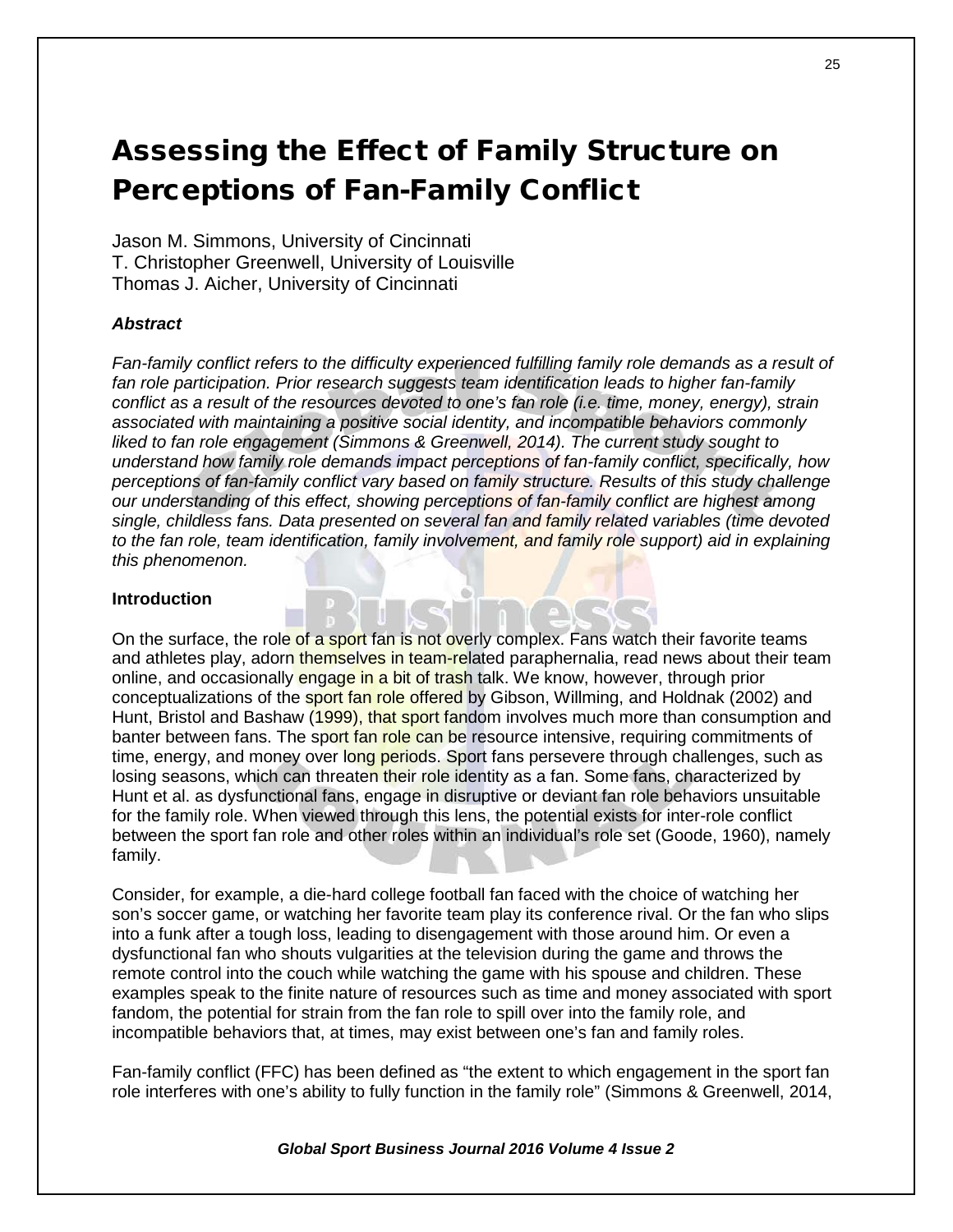p. 95). Scholars have reported evidence of fan-family conflict in prior work (Gantz, Wenner, Carrico, & Knorr, 1995; 1995b; Simmons & Greenwell, 2014; Smith, Patterson, Williams, & Hogg, 1981; Vallerand et al., 2008). Specifically, factors such as fan role time demands and role identification have been identified as contributors to conflict. Less is known, however, about how family role demands influence fan-family conflict. An effect of family structure on inter-role conflict has been detected in studies within work-family conflict (e.g. Boyar, Maertz, Mosley, & Carr, 2008; Cooke & Rousseau, 1984), and various leisure-family conflict contexts (e.g. Ruseki, Humphreys, Hallman, & Bruer, 2011; Simmons, Mahoney, & Hambrick, 2016); however, our understanding of inter-role conflict between sport fan and family roles is limited.

The relationship between family structure and fan-family conflict is relevant for both sport properties and families. As noted by Mullin, Hardy, and Sutton (2014), changes in one's family structure may bring about changes in values, attitudes, beliefs, and behaviors. Not surprisingly, family structure is often considered in marketing research to aid in explaining consumptive behaviors and decision-making processes of families (Putler, Li, & Liu, 2007; Wagner & Hanna, 1983). Sport organizations would benefit from understanding challenges their fans face when making consumptive decisions, and how their consumption levels change with changes in family structure. For families, recognizing areas where inter-role conflict may arise, and more specifically, how perceptions of inter-role conflict evolve with marriage/partnership and children may help to mitigate some of the unfavorable outcomes (e.g. decreased role satisfaction, role strain) typically associated with inter-role conflict (Allen, Herst, Bruck, & Sutton, 2000). Therefore, the aim of the current study is to build on the findings presented by Simmons and Greenwell (2014) to better understand the effect of family role demands on perceptions of fanfamily conflict.

### *Inter-role Conflict*

Understanding the theoretical underpinnings of the sport fan role is important prior to conceptualizing inter-role conflict, and by extension, fan-family conflict. A role may be thought of as a set of activities and behaviors within a given context (Kahn, Wolfe, Quinn, Snoek, & Rosenthal, 1964). In that sense, watching games, cheering on one's team, participating on team message boards, wearing team merchandise, playing fantasy sports, and trash talking fans of the opposing team, would be examples of activities and behaviors commonly associated with the sport fan role. Roles, or more specifically, role identities, such as that of a sports fan, provide individuals with a sense of meaning and self-definition (Burke, 1980; Hogg, Terry, & White, 1995; Thoits, 1991). The more important one's role identity is to his/her overall selfconcept, the more an individual will exhibit behaviors normative of that role (Hogg et al., 1995; Thoits, 1991). It would be expected then that highly identified sport fans will conform to fan role behaviors to a greater extent than lesser-identified individuals.

Our role behaviors and obligations do not exist in a vacuum, however. Each role identity consists of behaviors and demands that may either conflict with or compliment behaviors and demands of alternative roles (e.g. family member, volunteer, hobbyist, student). Inter-role conflict is a product of incompatible role pressures stemming from participation in two or more roles (Greenhaus & Beutall, 1985; Kahn et al., 1964). Consequently, individuals experience role strain as they attempt to juggle the demands of their various role sets. Goode (1960) contended role strain is a product of over-demanding role obligations resulting in conflict or lack of clarity with respect to resource allocation decisions.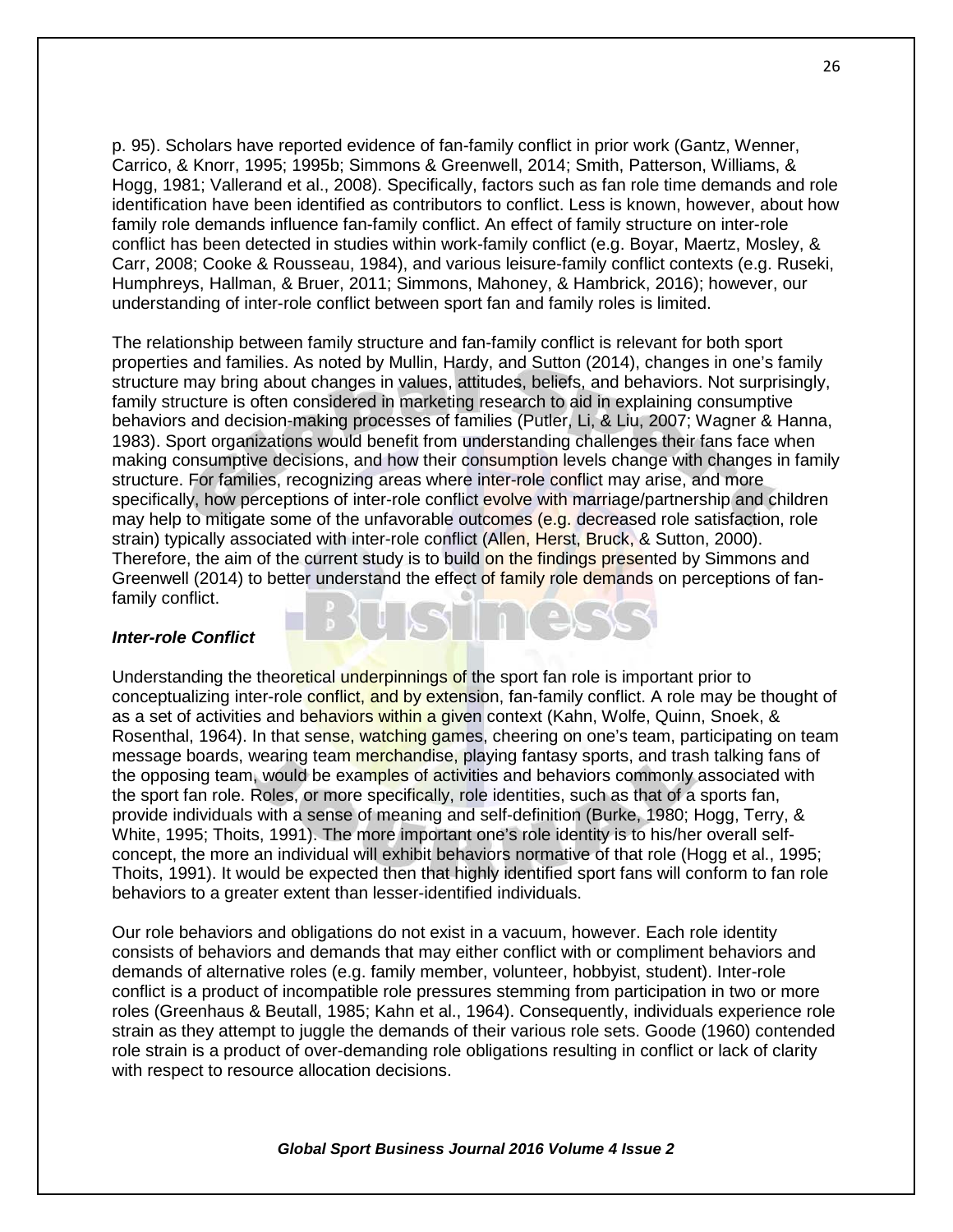Inter-role conflict may be experienced in a number of forms (Greenhaus & Beutell, 1985; Simmons & Greenwell, 2014). Time-based conflict occurs when the time demands of one role interfere with one's ability to satisfy the time demands of another role. In this sense, time is a finite resource that cannot be simultaneously distributed to multiple roles. Strain-based conflict references the tendency for strain or stress from one role to spillover, negatively affecting compliance with demands of alternative roles. The third type of inter-role conflict, behaviorbased, can occur when the behavioral expectations of two or more roles do not align. Using the fan and family roles as examples, deviant fan role behaviors such as excessive drinking, vulgar language directed at players; game officials; or other fans, or aggressive/violent behaviors, typically do not conform to behavioral expectations associated with one's family role. Finally, economic-based conflict speaks to the finite nature of money as it relates to allocation towards satisfying multiple role demands.

Academicians have studied inter-role conflict extensively, with much of that focus highlighting the challenges associated with balancing demands of work and family roles (e.g. Carlson & Kacmar, 2000; Greenhaus & Beutell, 1985; Hargis, Kotrba, Zhdanova, Baltes, 2011). Less focus has been devoted to life domains outside of work, and their effects on perceptions of conflict and associated outcomes (e.g. quality of life, role satisfaction). Non-work, or personal, roles; such as leisure, volunteer, community member, or friend; carry unique characteristics that lend themselves to a distinct line of inquiry. Specifically, as proposed by Wilson and Baumann (2015), consequences for failure to fulfill personal role obligations are not likely to be as severe as those stemming from required roles such as work or family. Thus, individuals have more control over how they choose to allocate resources in personal roles. Further, results from the Wilson and Baumann study suggested personal role conflict with work and family accounts for additional variance in home and health-related outcomes beyond traditional work-family conflict measures, speaking to the importance of expanding our understanding of inter-role conflict outside of the work-family dichotomy.

## *Inter-role Conflict and Serious Leisure*

Serious leisure is one such personal role domain where a climate for inter-role conflict exists. As noted by Stebbins (1982), serious leisure participants, as opposed to casual leisure, exhibit perseverance through strains such as fatigue, injury, and anxiety. Serious leisure was also characterized by longevity of commitment to participation and significant personal effort. Further, serious leisure participants adopt beliefs, values, and norms common to others in that same social category. These distinguishing characteristics are important to our understanding of leisure-related inter-role conflict because they speak to the resources (e.g. time and financial), strain, and behavioral expectations surrounding leisure role participation.

Serious leisure role participation is also closely tied to one's role identity (Stebbins, 1982). To that point, Gillespie, Leffler, and Lerner (2002) noted, "passionate avocation indeed shapes identity beyond and sometimes in conflict with identities derived from work, family, religion and so forth" (p. 286). Such conflict with family was evident in the authors' interviews with dog sport enthusiasts. Several respondents admitted to having lied to family members about the time devoted to their dogs to avoid conflict. Some expressed disagreements over the amount of money spent on their dogs, while for some, the dog enthusiast role was a source of friction between family members resulting in failed relationships or significant modifications to their own lifestyles to carve out time for their leisure pursuit (Gillespie et al., 2002). These examples align with Greenhaus and Beutell's (1985) time-based and strain-based inter-role conflict typologies.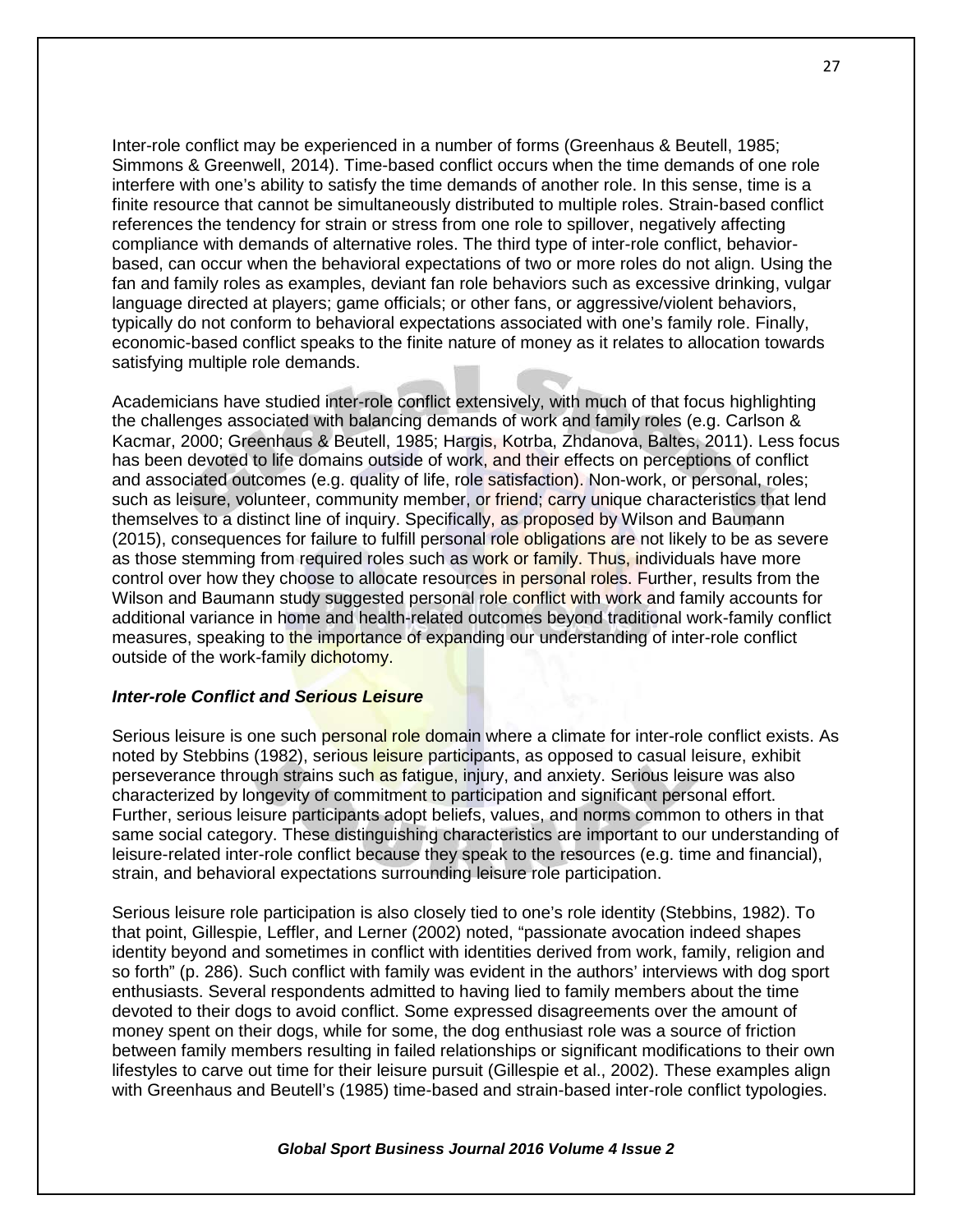Others have also examined inter-role conflict between leisure and family roles. Stalp and colleagues (Stalp 2007; Stalp & Conti, 2011), for example, found professional quilters struggled creating time and space provisions for their leisure pursuits. Interviewees reported strain over the amount of money spent on quilting materials and supplies, feeling the need to defend their purchases to family members, and in some cases hiding fabric stashes from family (Stalp, 2007). Hambrick, Simmons, and Mahoney (2013) interviewed female Ironman participants to ascertain how they balanced the demands of leisure, work, and family roles. Financial commitments, time restraints, and gender stereotypes regarding the females' role in the home, were key antecedents identified by the authors contributing to perceptions of conflict. Marathon participants in the Goodsell and Harris (2011) study spoke of strain in terms of finding the energy to satisfy demands of both running and family.

To be sure, dog sports, quilting, and marathon/Ironman participation are leisure activities in which the participant is directly involved with the product of they produce. The current study focuses on inter-role conflict between the family and sport fan role, a leisure role in which participants are highly involved in the production of the leisure activity (i.e. fan role engagement), but do directly not produce the sport/event/product in the same way as quilters or endurance athletes. That said, results from all three of these studies align with Goode's (1960) contention regarding over-demanding role obligations. Herman and Gyllstrom (1977) noted, "inter-role conflict is primarily a function of the number of social roles held" (p. 331). As the number of roles in an individual's role set increases, the difficulty experienced when attempting to balance the obligations associated with those roles will also increase.

### *Fan-Family Conflict*

The sport fan role may also be thought of as a serious leisure, particularly for highly identified fans. Gibson et al. (2002) argued fans "with high levels of commitment and team identification" (p. 398) satisfy Stebbins' (1982) classification of serious leisure participants, noting such sport fans: a) persevere through ups and downs of team successes and failures; b) remain committed over a long period of time, with the intensity of commitment strengthening over time; c) exert significant personal effort following their team, as demonstrated through attendance, travel, acquisition of knowledge, and game day routines; d) perceive benefits associated with being a fan, most notably bonding with friends and family over sport, and the sense of vicarious achievement experienced when the team wins; e) exist within a unique social world consisting of clubs, online communities, rituals, and game day behaviors; and f) come to define themselves, in part, by their sport fan role. Gibson et al. (2002) offered an in-depth look into the unique social world of sport fandom, including the resources necessary (e.g. time, money, effort) to follow one's team; however, the study stopped short of assessing the impact of the sport fan's commitment, exertion of effort, perseverance, and identity on other relationships, such as family.

A handful of scholars have examined the impact of the fan role on familial relationships and family-role demands. Smith et al. (1981) interviewed 52 "deeply committed sport fans" (p. 30) in an effort to understand their sport fan role involvement. More than a quarter of respondents indicated their sport consumption was a "source of friction with other family members" (p. 38). The most commonly cited negative aspect of their sport fan role was the time commitment necessary to follow sport. Respondents indicated feelings of guilt over spending time on sport, in lieu of competing role demands such as work or family, suggesting personal strain may be a consequence of time-based inter-role conflict between the sport fan and family roles.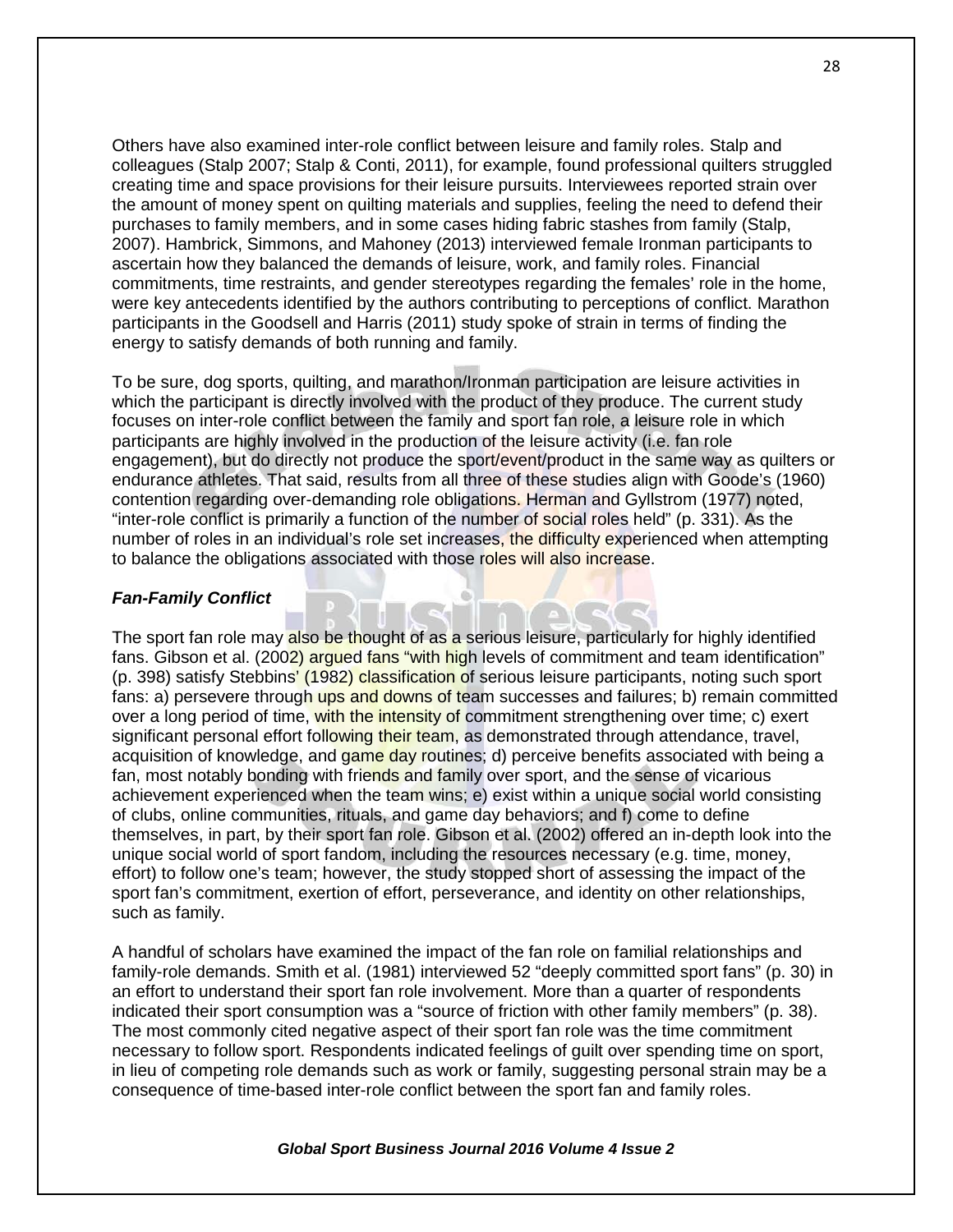Gantz and colleagues assessed the effect of televised sport consumption on relationships, finding for the most part, watching sport on television was not a source of conflict between spouses/partners (Gantz et al., 1995a; 1995b). That said, 21.9% of the 192 females interviewed reported having resented their spouse for watching sports on TV, while 34.0% of 197 males felt as though their spouse had resented them for watching sports. Further 8.7% of the total population interviewed indicated televised sport plays a negative role in their relationship, suggesting the potential for conflict between sport fan and family roles does exist (Gantz et al., 1995a). A similar ratio was reported in the Gantz et al. (1995b) query. Perhaps more importantly, such instances of fan-family conflict appear to have consequences in the family role. Respondents indicating conflict and resentment over the role televised sport plays in their relationships scored significantly lower on a spousal relationship evaluation measure than those who did not indicate conflict (Gantz et al., 1995a; 1995b).

Prior research has also demonstrated a link between fan role passion/identification and interrole conflict between fan and family roles. Path analysis results from Vallerand et al. (2008) suggested obsessive passion for a team predicts relationship conflict with one's partner. Such conflict, in turn, was significantly inversely related to relationship satisfaction. More recently, Simmons and Greenwell (2014) assessed time-based, strain-based, behavior-based, and economic-based inter-role conflict between sport fan and family roles as product of one's team identification. Results indicated perceptions of conflict were relatively low overall; however, significant differences were detected between highly identified and lesser-identified sport fans in terms of both time- and strain-based FFC, when controlling for family involvement. The authors noted more than a quarter of the study's participants reported moderate to high levels of time-, strain-, and behavior-based fan-family conflict and 20% experienced moderate to high levels of economic-based fan-family conflict. This is a significant finding suggesting (a) some people struggle balancing the demands of the sport fan and family roles, and (b) further inquiry is need to identify factors influencing these perceptions in addition to role identification and role time demands.

#### *The Effect of Family Structure*

Family structure, or more specifically, marital status and the presence of children living at home. is an important factor to consider within any inter-role conflict framework as family is a strong reference group influencing consumption and resource allocation decisions (Bauer & Auer-Srnka, 2012; Shank & Lyberger, 2015). The more involved an individual is with their family role, the more resources they will devote to fulfilling family role demands (Carlson & Perrewe, 1999). Thus, as family role demands increase, as a result of marriage or children in the home, from a finite resource perspective, fewer resources are available for competing role demands. Indeed, prior research shows marriage and the presence of children in the home have a curtailing effect on the amount of time available for personal leisure activities (Herman & Gyllstrom, 1977; Nomaguchi & Bianchi, 2004; Ruseki et al., 2011; Such, 2006).

As alluded to above, the simultaneous pull for resources; such as time, energy, and money, has the potential to create inter-role conflict. This is particularly true among highly salient roles (Frone & Rice, 1987; Greenhaus & Beutell, 1985). Married/Partnered individuals and individuals with children living at home typically have greater demands placed on their family role (Boyar et al., 2008), which in turn has been shown to intensify perceptions of inter-role conflict (Blanchard-Fields, Chen, & Hebert, 1997; Grzywacz, Almeida, & McDonald, 2002; Herman & Gyllstrom, 1977). This relationship extends to inter-role conflict between family and leisure roles.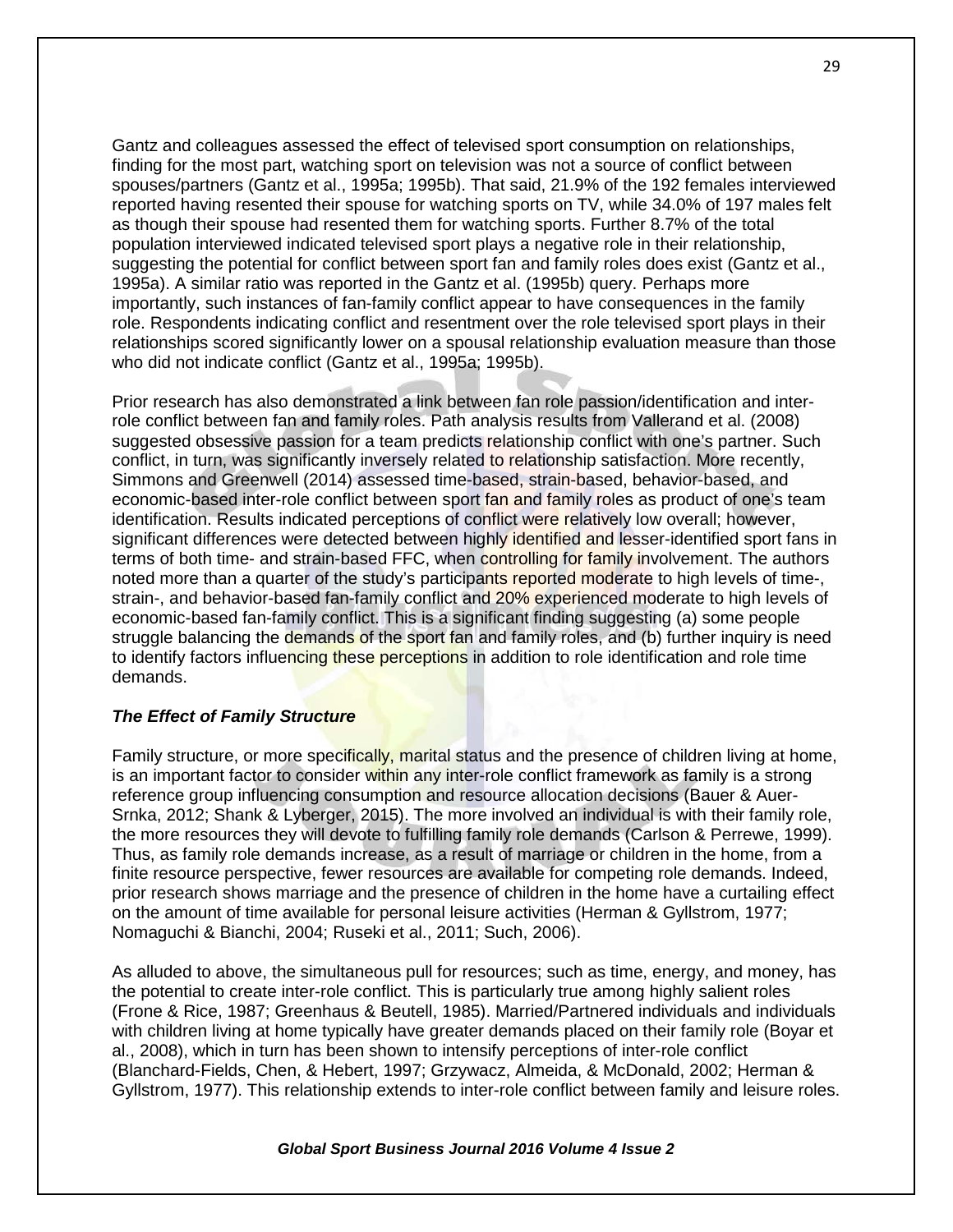For example, fathers in the Simmons et al. (2016) study examining inter-role conflict among Ironman participants experienced more difficulty than non-fathers juggling the demands of work, family, and Ironman. Those with kids spoke of rigid negotiation strategies necessary to train for Ironman, such as focusing on intensity as opposed to duration of one's workout or waking up early to work out before the kids are awake, so as to minimize the effect of training on competing role demands. Similarly, Goodsell and Harris (2011) noted marathon participants who were parents struggled with exhaustion from childcare, which in turn sapped motivations to run. Results from the Crawford and Huston (1993) study contradicted those reported above regarding leisure time differences between parents and non-parents (no significant differences were found); however, differences were detected in conflict-of-interest leisure participation among parents. While the majority of leisure time among couples was spent in mutually preferred leisure activities, new parents spent more time in leisure activities the wives liked and the husbands disliked compared to childless couples.

These findings suggest family structure plays a critical role in understanding perceptions of inter-role conflict between family and leisure-related roles. Marriage and children in the home impact not only the amount of time and energy available for leisure, but also the activities in which one engages. These are important findings as inter-role conflict has been linked to a variety of detrimental consequences such as diminished role performance, role satisfaction, and relationship satisfaction, as well as role strain/stress and exhaustion (Allen et al., 2000; Carlson & Perrewe, 1999; Bruening & Dixon, 2007; Gantz et al., 1995b). To date however, limited research has been conducted examining how family structure impacts perceptions of fan-family conflict. Given the nature of the sport fan role as characterized by Gibson et al. (2002), and the findings reported by Simmons and Greenwell (2014), Gantz et al. (1995a; 1995b), Smith et al. (1981), and Vallerand et al. (2008) suggesting the fan role can, at times, interfere with family role demands, further research is warranted investigating the nature of, and antecedents influencing fan-family conflict.

Deeper insight into this construct has significance in both theoretical and practical settings. As noted above, research investigating the effect of one's sport fan role on his/her family role is scant. Building on the work of Simmons and Greenwell (2014), this exploratory study extends the inter-role conflict framework into a specific serious leisure role to better quide our understanding of what inter-role conflict is, and within which contexts it might exist. On the practical side, understanding how perceptions of fan-family conflict differ based on family structure will help families better prepare for how their fan and family roles might be affected as family structure changes occur. Sport marketers benefit by gaining additional insight into the challenges fans face when making consumption decisions, and how one's identity as a fan, and associated role demands, interact with competing roles within their consumers' role set. Therefore, the purpose of this study was to examine how perceptions of fan-family conflict differ based on family structure (married/unmarried, Children at home/No Children at home). Two research questions were developed to guide this study's purpose:

RQ1: What is the difference in fan-family conflict (time-based, strain-based, behaviorbased, economic-based) based on family structure?

RQ2: What is the difference between team- and family-related factors (team identification, weekly hours spent following team, annual money spent on team, family involvement, family support for sport fan role) based on family structure?

#### **Method**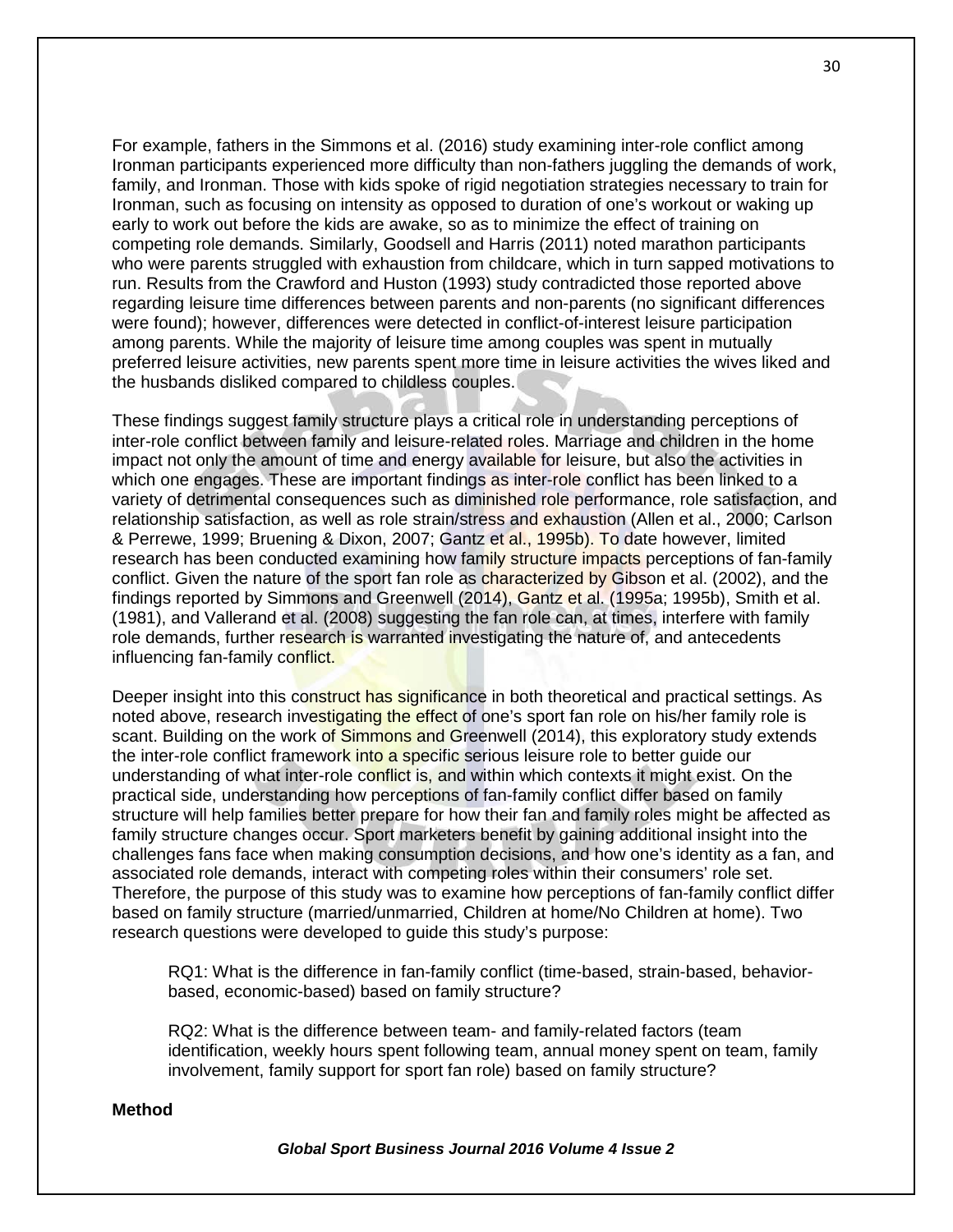## *Data Collection*

Participants in this study were fans in attendance at an NCAA Division 1 FBS college football game. Questionnaires were distributed to fans in their seats beginning 60 minutes prior to kickoff through the start of the game. The researchers employed stratified random sampling in effort to gather data generalizable to the larger population. Seating sections within each ticketing price point were randomly selected for inclusion in the study. As this study concerns inter-role conflict between sport fan and family roles, a concerted effort was made to target spectators appearing to be 25 years of age or older to elicit responses from individuals with families, as opposed to students in attendance. In total, 571 surveys were distributed, 440 of which were deemed usable for this study (77% usable response rate).

## *Instrument*

The questionnaire contained 29 items assessing (1) perceptions of time-based, strain-based, behavior-based, and economic-based fan-family conflict; (2) involvement within the family role; (3) family support for the sport fan role; and (4) identification with the home football team. All items were measured on a 7-point likert scale with anchors of 1 (strongly disagree) and 7 (strongly agree). An additional eight items were included to collect demographic and consumptive information. Specifically, participants were asked to indicate the number of hours spent per week watching/reading about the team at the data collection site, as well as the amount of money spent on team-related consumption on an annual basis. The former was an open-ended response format, whereas the latter was categorical.

## *Fan-Family Conflict*

Perceptions of inter-role conflict between sport fan and family roles were gauged using the fanfamily conflict measure employed by Simmons and Greenwell (2014), which was shown to be a valid and reliable measure of the construct. The scale was adapted from Carlson, Kacmar and Williams' (2000) and Stephen and Sommer's (as cited in Carlson et al., 2000) work-family conflict scales. Simmons and Greenwell created four new items to assess economic-based fanfamily conflict based on the time-based work-family conflict items used by Carlson et al. (2000) and Gutek, Searle, and Klepa (1991).

The fan-family conflict measure consisted of 16 items with four subscales (four items each) designed to assess respondent perceptions of time-based, strain-based, behavior-based, and economic-based fan-family conflict. Item examples from each of the subscales include: "Following (*team name)* keeps me from my family activities more than I would like", "When I get home from a (*team name*) game I am often too preoccupied with thoughts of the game to participate in family activities/responsibilities", "I am not able to act the same way at home as I do at a (*team name*) game", and "My family complains about the amount of money I spend on (*team name*)."

#### *Family Involvement*

A four-item scale modified from Kanungo's (1982) Job Involvement Questionnaire (JIQ) was utilized to measure involvement within one's family role. A sample item from the family involvement measure is "The most important things that happen to me involve my family." Scholars have adapted the JIQ to measure family role involvement in a similar manner in prior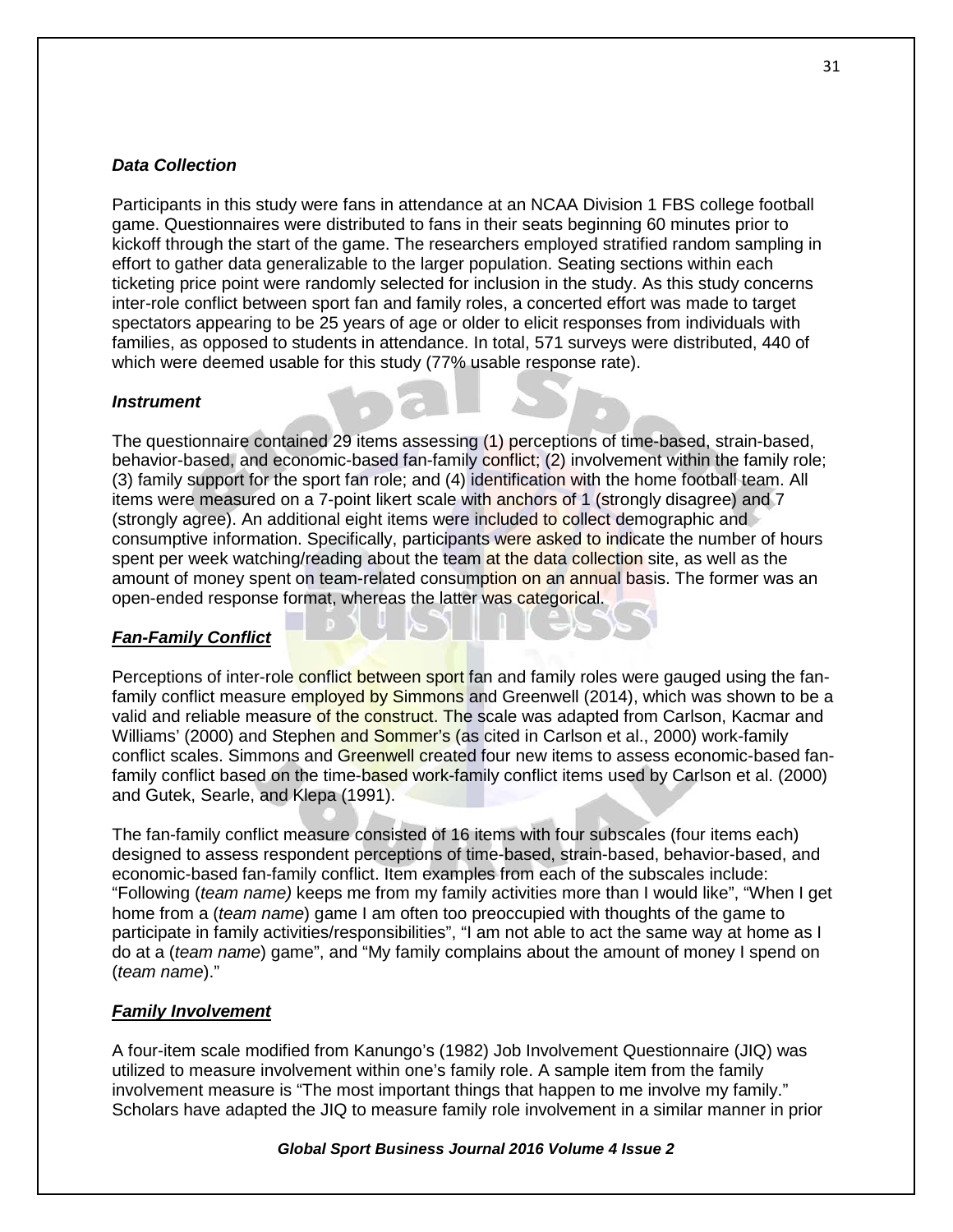work (Carlson & Frone, 2003; Frone & Rice, 1987; Frone, Russell, & Cooper, 1992; Simmons & Greenwell, 2014).

## *Family Support*

Fick, Goff, and Oppliger's (1996) four-item spousal support scale was modified for use in this study; however, rather than spousal support, items were worded to capture family support of the sport fan role. Two additional items were added to the family support measure to assess behavioral support, that is, the degree to which family members are also fans of the team. Sample items from this scale include "My family has a favorable attitude toward me following (*team name*)" and "I can discuss issues concerning (*team name*) with my family."

## *Team Identification*

The three-item Team Identification Index (Trail & James, 2001) was used to measure respondent identification with the home team. A sample scale item is "Being a fan of (*home team*) is very important to me."

## *Data Analysis*

The first research question sought to understand how respondents differed in their perceptions of fan-family conflict (time-based, strain-based, behavior-based, and economic-based) as a product of family structure. Data were subjected to  $a 2 \times 2$  MANCOVA, with marital status and the presence of children in the household entered into the analysis as independent variables. To better understand this relationship however, it is important to control for the effect of team identification within the analysis. As noted above, prior research has identified a clear link between identification and more intense sport consumptive behaviors (Fisher & Wakefield, 1998; James & Trail, 2008; Wann & Branscombe, 1993). Further, this study seeks to advance the findings reported by Simmons and Greenwell (2014), who found significant differences in time-based, strain-based, and behavior-based fan-family conflict as a product of one's identification with a team. As such, team identification was included as a covariate. With respect to the second research question, a series of ANOVAs were utilized to detect significant differences between family structure groupings (single, no children; single with children; married/partnered, no children; married/partnered with children) and the team- and familyrelated factors of interest. Annual team-related expenditures were analyzed using descriptive statistics due to the categorical nature of the data collected.

## **Results**

The sample in this study had more male participants ( $n = 282, 64.7\%$ ) than female ( $n = 154$ , 35.3%). In terms of family structure, 114 (25.9%) respondents were single with no children living at home, 35 (8.0%) were single with children at home, 118 (26.8%) were married/partnered without children, and 173 (39.3%) were married/partnered with children in the household. The majority of respondents (73.3%) were 30 years of age or older. A total of 63.2% of the overall sample indicated an annual household income in excess of \$60,000, with 119 (28.4%) of those respondents having reported making more than \$100,000 per year. For the sample as a whole, mean scores for the fan-family conflict typologies were relatively low (time-based: *M =* 2.17, *SD* = 1.34; strain-based: *M =* 2.06, *SD =* 1.27; behavior-based: *M* = 2.13, *SD* = 1.34; economicbased: *M =* 1.89; *SD* = 1.15). Conversely, respondents indicated relatively high levels of family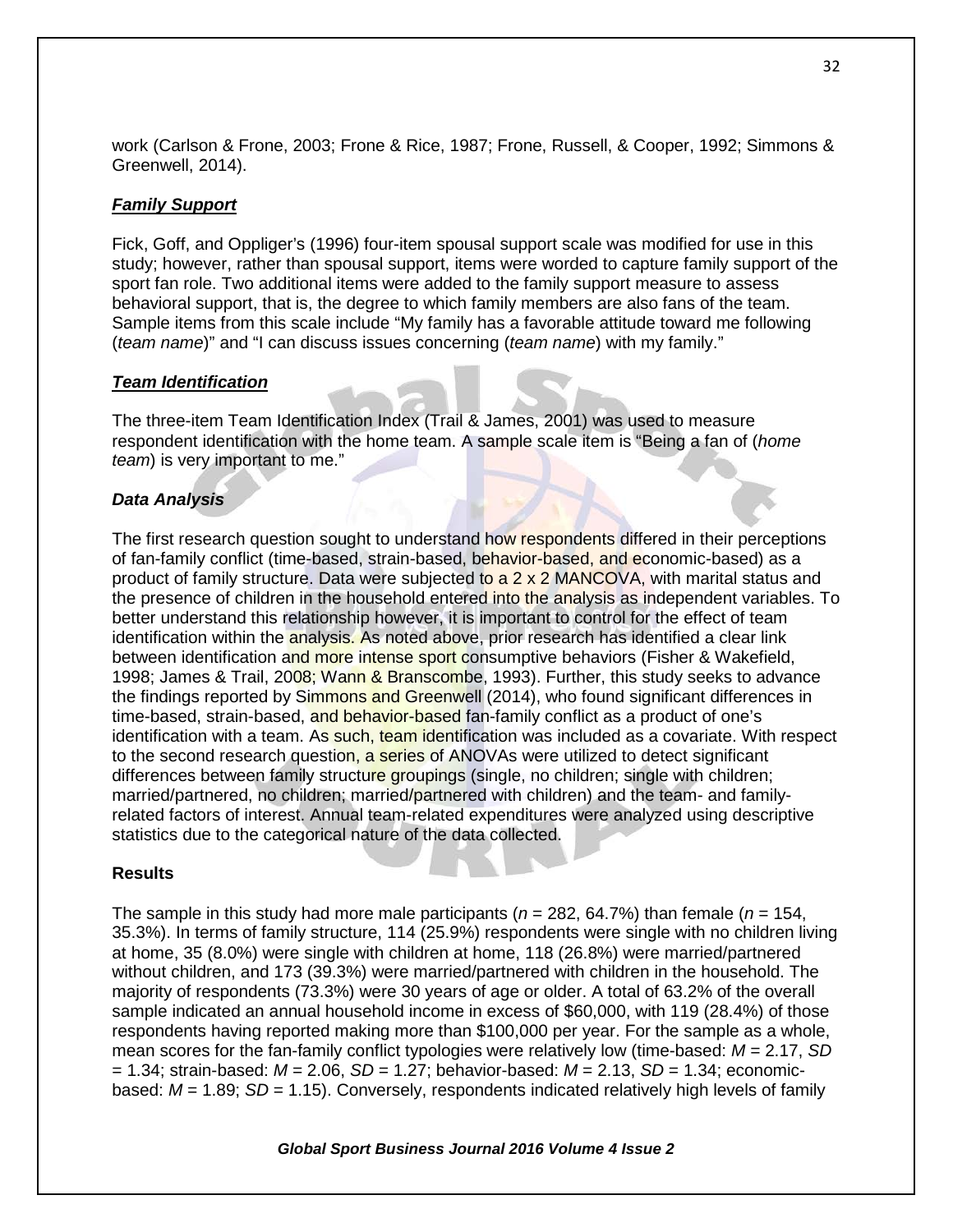involvement ( $M = 6.11$ ,  $SD = 1.26$ ), team identification ( $M = 5.53$ ;  $SD = 1.58$ ), and family support for their sport fan role ( $M = 5.56$ ,  $SD = 1.44$ ).

Measures of internal consistency reliability for each of the scales utilized in the questionnaire exceeded the .70 threshold established by Nunnally (1978). For the four fan-family conflict subscales, Cronbach's alphas ranged from .788 (Economic-based FFC) to .830 (Strain-based FFC). Reliability estimates for the family involvement and family sport scales were .915 and .926, respectively. Finally, the Team Identification Index yielded an internal consistency reliability estimate of .900.

MANCOVA was utilized to answer research question 1. A statistically significant interaction effect between marital status and the presence of children in the household was not detected (Wilk's Λ = .993, *F*[4, 432] = .736, p = .568) indicating the effect of children on perceptions of fan-family conflict was consistent across both levels of marital status while controlling for team identification. An analysis of multivariate main effects revealed a statistically significant effect of marital status on fan-family conflict (Wilk's Λ = .956, *F*[4, 432] = 4.96, p = .001). The significant main effect was followed up with separate univariate analyses to detect differences among each dependent variable. Significant univariate main effects were found on time-based FFC (*F*[1, 435] = 15.53,  $p < .001$ ), strain-based FFC ( $F1$ ,  $435$ ] = 9.99,  $p = .002$ ), and behavior-based FFC  $(F|1, 435] = 5.36$ ,  $p = .021$ ). The main effect of marital status on economic-based FFC was not significant ( $F[1, 435] = 1.83$ , p = .178). Effect size measures ranged from  $\eta^2 = .012$  for behaviorbased FFC to  $n^2$  = 034 for time-based FFC, indicating a small effect of marital status on the outcome variables of interest (Stevens, 2002). Statistically significant differences were not found based on the presence of children living at home.

As shown in Table 1, single respondents indicated significantly higher levels (p < .001) of timebased FFC ( $M = 2.56$ ;  $SD = 1.65$ ) than married/partnered individuals ( $M = 1.97$ ;  $SD = 1.11$ ). A similar pattern was evident across both strain-based and behavior-based FFC. In terms of strain-based conflict, mean scores among single participants in the study (*M* = 2.36; *SD* = 1.47) were significantly higher ( $p = .002$ ) than married respondents ( $M = 1.90$ ;  $SD = 1.13$ ). Single individuals also had significantly higher ( $p = .021$ ) behavior-based FFC scores ( $M = 2.35$ ; SD = 1.52) than respondents indicating they were married at the time of data collection (*M* = 2.01; *SD*  $= 1.23$ ).

For the second research question, data were analyzed using a series of ANOVAs to detect differences with respect to several team- and family-related factors based on family structure. As shown in Table 2, the single with no children group devoted significantly more time on a weekly basis ( $M = 8.62$ ,  $SD = 10.72$ ) following the home team at the data collection site than either married group, irrespective of children (*F*[3, 380] = 5.73, p = .001). Both married/partnered groups were relatively similar with in terms of weekly hours (Married/Partnered, no children: *M* = 5.20, *SD* = 3.83; Married/Partnered with children: *M* = 5.35, *SD* = 5.28). It should be noted, however, data were widely spread around the mean, ranging from one hour per week to 40 hours per week, resulting in a standard deviation of 6.81 for the sample as a whole.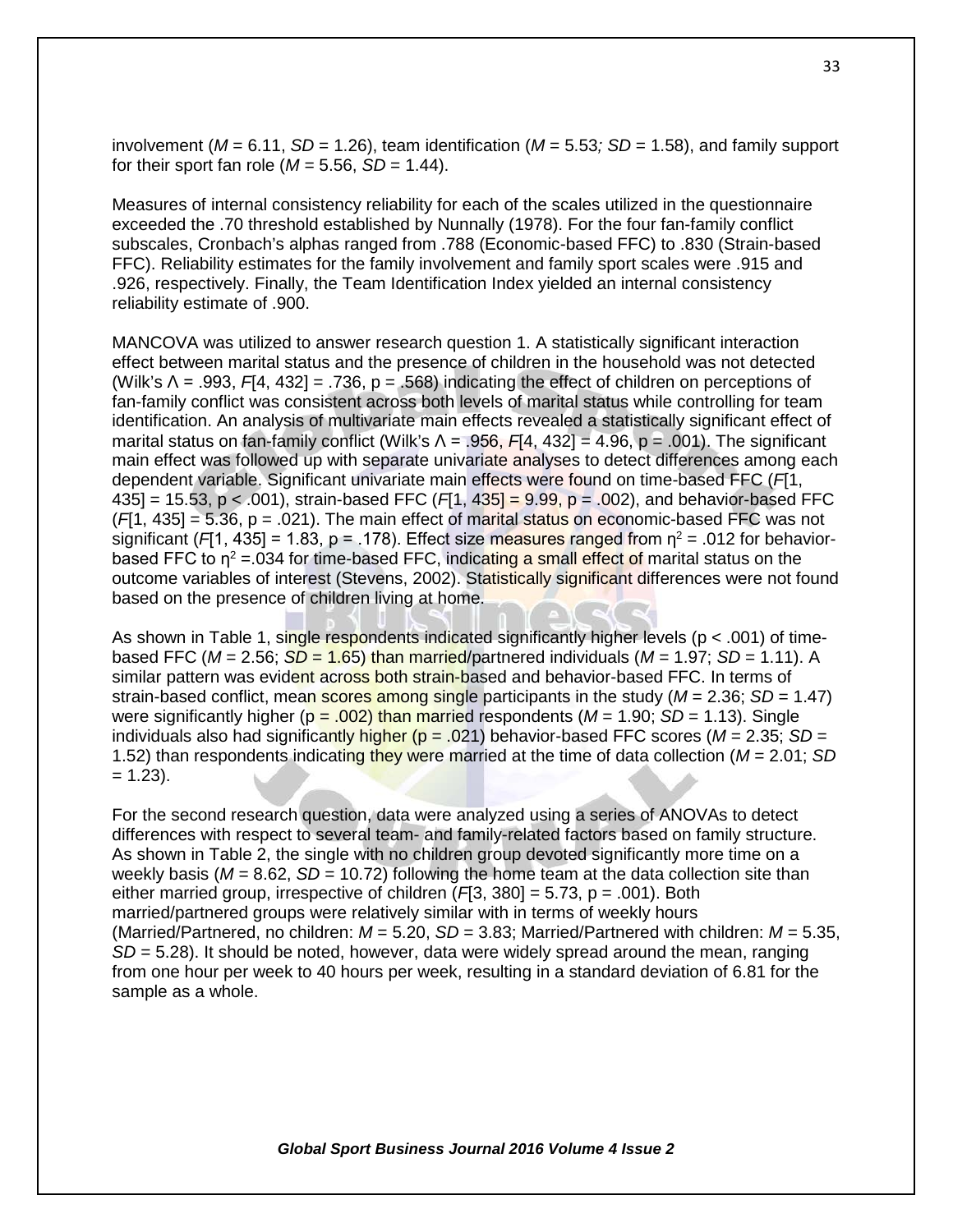|                 |          | <b>Married/Partnered</b> |                   | Not Married/Partnered |          |                   |  |
|-----------------|----------|--------------------------|-------------------|-----------------------|----------|-------------------|--|
|                 |          | No                       |                   | No.                   |          |                   |  |
|                 | Children | Children                 | Total             | Children              | Children | Total             |  |
| Time            | 2.08     | 1.82                     | $1.97_a$          | 2.45                  | 2.60     | 2.56 <sub>b</sub> |  |
|                 | (1.16)   | (1.01)                   | (1.11)            | (1.58)                | (1.67)   | (1.65)            |  |
| Strain          | 2.02     | 1.73                     | 1.90 <sub>c</sub> | 2.22                  | 2.41     | 2.36 <sub>d</sub> |  |
|                 | (1.21)   | (0.99)                   | (1.13)            | (1.45)                | (1.48)   | (1.47)            |  |
| <b>Behavior</b> | 2.11     | 1.87                     | 2.01 <sub>e</sub> | 2.32                  | 2.36     | 2.35f             |  |
|                 | (1.30)   | (1.12)                   | (1.23)            | (1.56)                | (1.51)   | (1.52)            |  |
| Economic        | 1.98     | 1.63                     | 1.83              | 1.96                  | 1.99     | 1.99              |  |
|                 | (1.23)   | (0.92)                   | (1.13)            | (1.25)                | (1.17)   | (1.18)            |  |

Likert Scale

Significant differences were also detected based on family involvement mean scores among the family structure groupings (*F*[3, 436] = 15.42, p < .001). Married respondents, both with children in the home ( $M = 6.41$ ,  $SD = 1.02$ ) and without ( $M = 6.34$ ,  $SD = 1.14$ ) were significantly more involved with their family role than unmarried, childless respondents  $(M = 5.49, SD = 1.41)$ . Team identification and family support mean scores were fairly consistent across all family structure groupings, with the single with no children group reporting the highest amount of team identification ( $M = 5.60$ ,  $SD = 1.51$ ), and both married/partnered groupings experiencing higher levels of family support for their sport fan role (Married/Partnered, no children: *M* = 5.71, *SD* = 1.24; Married/Partnered with children: *M* = 5.62, *SD* = 1.39) than unmarried participants. No statistically significant differences were found with either variable.

Data representing annual financial expenditures relating to the sport fan role were categorical in nature. Table 2 displays financial expenses divided into three tiers: \$0 – \$250, \$251 – \$2,000, and More than \$2,001. Among single participants, irrespective of children, the largest percentage of respondents indicated spending up to \$250 per year on the home team. Conversely, 69.8% of married/partnered respondents without children and 54.7% of married/partnered respondents with children reported spending between \$251 and \$2,000 on the team on annual basis.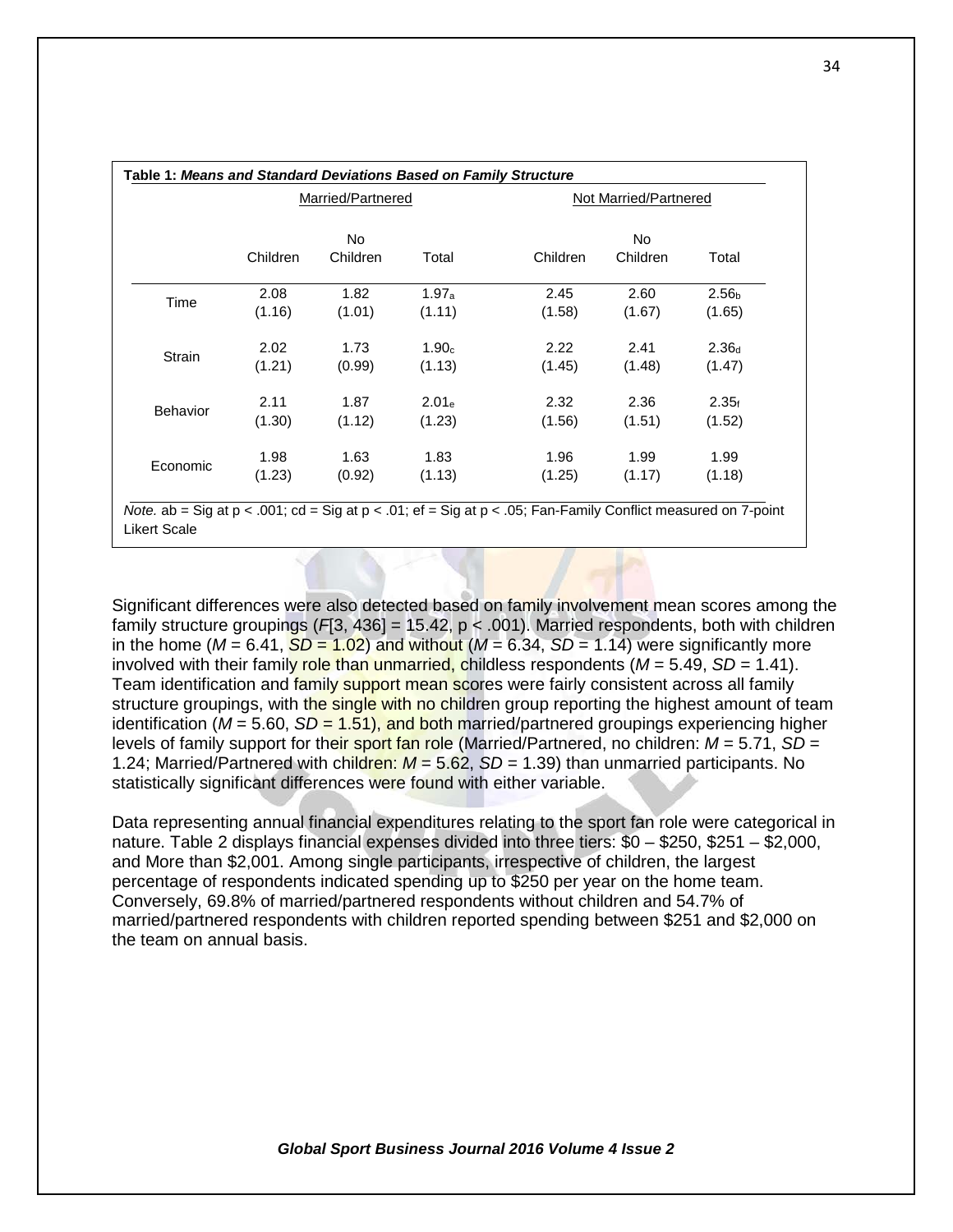|                           | Hours/Week        | Team<br>ID | Family<br><b>INV</b> | Family<br>Support | Annual \$ Spent on Team |                    |            |
|---------------------------|-------------------|------------|----------------------|-------------------|-------------------------|--------------------|------------|
| <b>Family Structure</b>   |                   |            |                      |                   | $$0 - $250$             | $$251-$<br>\$2,000 | $$2,001 +$ |
|                           | 8.62c             | 5.60       | 5.49a                | 5.34              | 59.1%                   | 36.3%              | 4.5%       |
| Single, No Children       |                   |            |                      |                   | $(n=65)$                | $(n = 40)$         | $(n=5)$    |
|                           | 5.77              | 5.31       | 5.90                 | 5.40              | 55.9%                   | 35.3%              | 8.8%       |
| Single w/ Children        |                   |            |                      |                   | $(n=19)$                | $(n = 12)$         | $(n=3)$    |
| Married/Partnered.<br>No. |                   |            | 6.34 <sub>b</sub>    | 5.71              | 22.3%                   | 69.8%              | 7.8%       |
| Children                  | 5.20 <sub>d</sub> | 5.50       |                      |                   | $(n=26)$                | $(n = 81)$         | $(n=9)$    |
| Married/Partnered<br>w/   | 5.35 <sub>d</sub> | 5.54       | 6.41 <sub>b</sub>    | 5.62              | 37%                     | 54.7%              | 8.2%       |
| Children                  |                   |            |                      |                   | $(n=63)$                | $(n = 93)$         | $(n=14)$   |
|                           |                   |            |                      |                   | 40.2%                   | 52.6%              | 7.2%       |
| Total                     | 6.33              | 5.53       | 6.11                 | 5.56              | $(n=173)$               | $(n=226)$          | $(n=31)$   |

#### **Table 2:** *Means and Frequencies for Fan- and Family-Related Factors*

*Note.* ab = Sig at p < .001; cd = Sig at p < .01; Team ID, Family INV, Family Support measured on 7-point Likert Scale

## **Discussion**

The purpose of this study was to examine how perceptions of time-based, strain-based, behavior-based, and economic-based fan-family conflict differed based on one's family structure. Results illustrated the complex relationships between family structure and fan-family conflict, and shows how fans' relationships with their teams may evolve as their family structure changes. Single individuals in this study experienced significantly higher levels of time-, strain-, and behavior-based fan-family conflict than married/partnered individuals irrespective of parental status when controlling for the effect of team identification. Further, mean scores on the four dependent variables suggest parents and non-parents experience fan-family conflict with similar intensity. These findings challenge prior work in both work-family and leisure-family contexts suggesting marriage and children contribute to inter-role conflict as a product of the increased family role demands facing married/partnered individuals and parents (Boyar et al., 2008; Cooke & Rousseau, 1984; Ruseki et al., 2011; Simmons et al., in press).

While these findings may at first seem counterintuitive, a more in-depth look at the data helps explain this phenomenon. Single respondents with no children in this study devoted upwards of three hours per week more to their fan role than the other three family structure groupings (see Table 2). Although not to a significant degree, this group also identified more strongly with the home team at the data collection site than married/partnered and parent respondents. Conversely, the single with no children group reported the lowest family involvement scores, and received the lowest amount of family support for their sport fan role. It is also worth noting, single parents, when compared to married/partnered parents, devoted more time to their sport fan role on a weekly basis, were less involved with their family role, and received less fan role support from their family.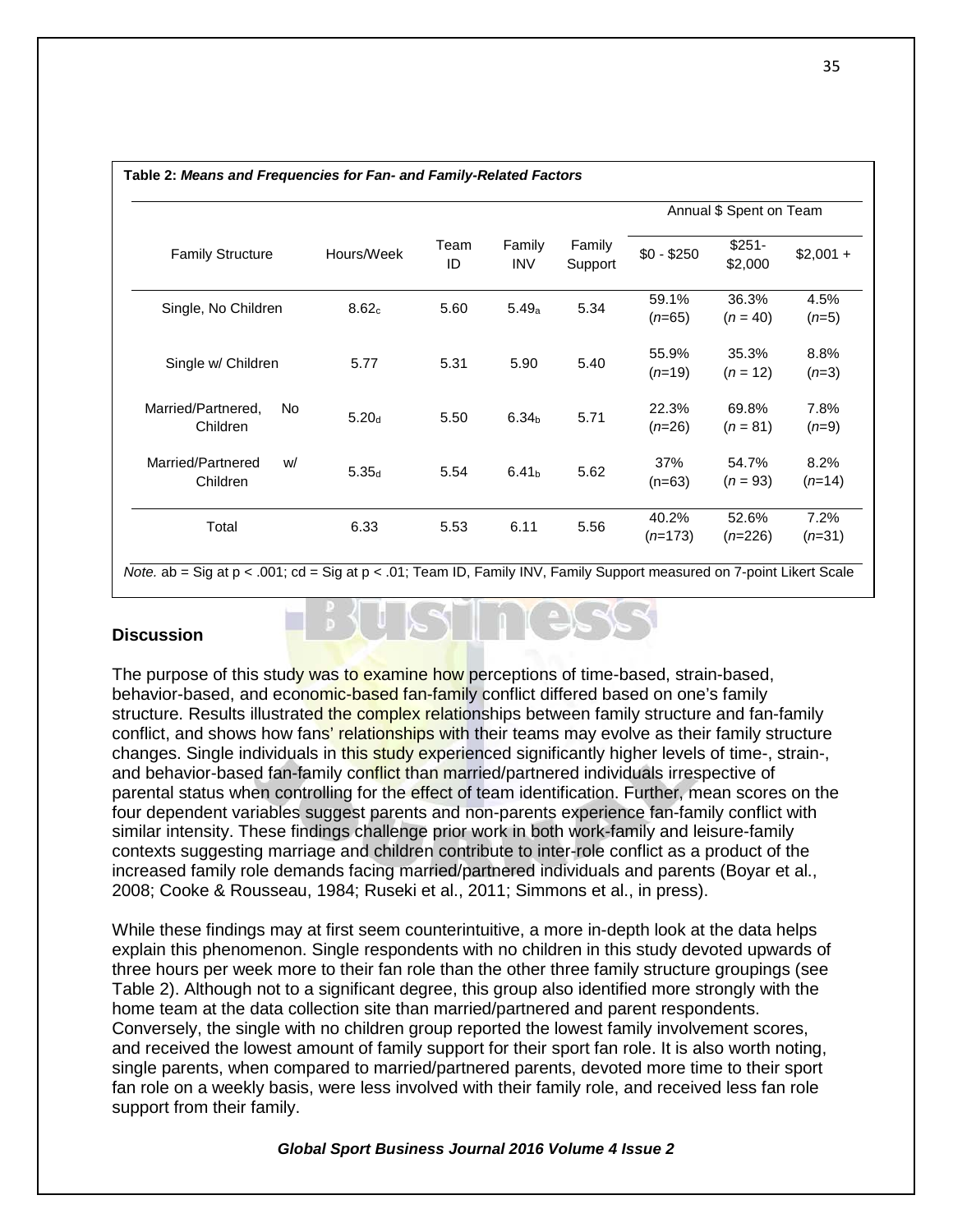These findings are important for a number of reasons. First, they suggest a potentially evolving relationship a fan has with his/her team. Married individuals and those with children devote less time to sport-related consumption than their single, child-less counterparts, and the importance of their team to their identity appears to lessen, if just slightly. Sport organizations must be aware of this evolution and continue to recognize the importance of segmentation in their marketing strategies. What worked to entice a fan to consume when he/she was single may not continue to work as the fan progresses through changes in his/her family structure. Second, respondents with families consistently scored higher on the family involvement measure compared to team identification. Role involvement will influence the amount of time and energy someone devotes to a given role (Carlson & Kacmar, 2000; Carlson & Perrewe, 1999; Greenhaus & Beutell, 1985). Results from the current study reflect this shift, as a drastic decline in time devoted to the sport fan role is observed among respondents with family role demands. Those more involved with their families are also more likely to be cognizant of behaviors appropriate for family role demands, and prioritize their family role ahead of their fan role, thus alleviating some degree of strain-based fan-family conflict. Indeed, Halbesleben, Harvey, and Bolino (2009) found individuals who are more conscientious of their family role demands experience less conflict with competing role demands, as those individuals are more likely to work proactively to anticipate and address areas where inter-role conflict might occur. It would not be a stretch to assume individuals who are more highly involved with the family role are also more conscientious of family role demands.

Still, both family involvement and team identification mean scores suggest that, for the most part, both fan and family roles are important to those with families participating in this study. Greenhaus and Beutell (1985) and Frone and Rice (1987) suggest this simultaneous pull for resources from two highly important roles should result in higher conflict. It might be expected then that those with families would experience the highest degrees of fan-family conflict. This was not the case in the current study, and it is here that the fan role offers a unique contribution to our understanding of inter-role conflict. Unlike work and other leisure activities in which interrole conflict has been assessed such as among Ironman participants (Hambrick et al., 2013; Simmons et al., 2016), marathon participants (Goodsell & Harris, 2011) or dog sport enthusiast (Gillespie et al., 2002); the sanctions for non-compliance with sport fan role demands are not detrimental to one's continued participation in that role. An employee, for example, cannot regularly miss work or fail to satisfactorily complete their job and expect to remain gainfully employed. Likewise, completing an Ironman event, or placing in a dog sport competition, would be nearly impossible without devoting oneself to countless hours of training. Such demands cannot be sacrificed if role-related outcomes are to be achieved.

The fan role is different in that sanctions associated for missing a game, not being able to participate in message board discussions, or having to DVR a game to watch it when the kids are asleep are self-imposed. The fans themselves define what their fandom means to them and what they're willing to sacrifice to meet the demands of competing roles. In this way, fans have more choice in terms of how to allocate their time and energy than one might with their job or when training for an Ironman. Applying a notion proposed by Greenhaus and Beutell (1985) to fan-family conflict, if the sanctions for failure to fulfill fan role demands do not influence pressures to satisfy those demands, it is likely perceptions of fan-family conflict will be less intense, as the sanctions for non-compliance with family role demands (e.g. failure to pick up child from school, not completing chores around the house) are more severe.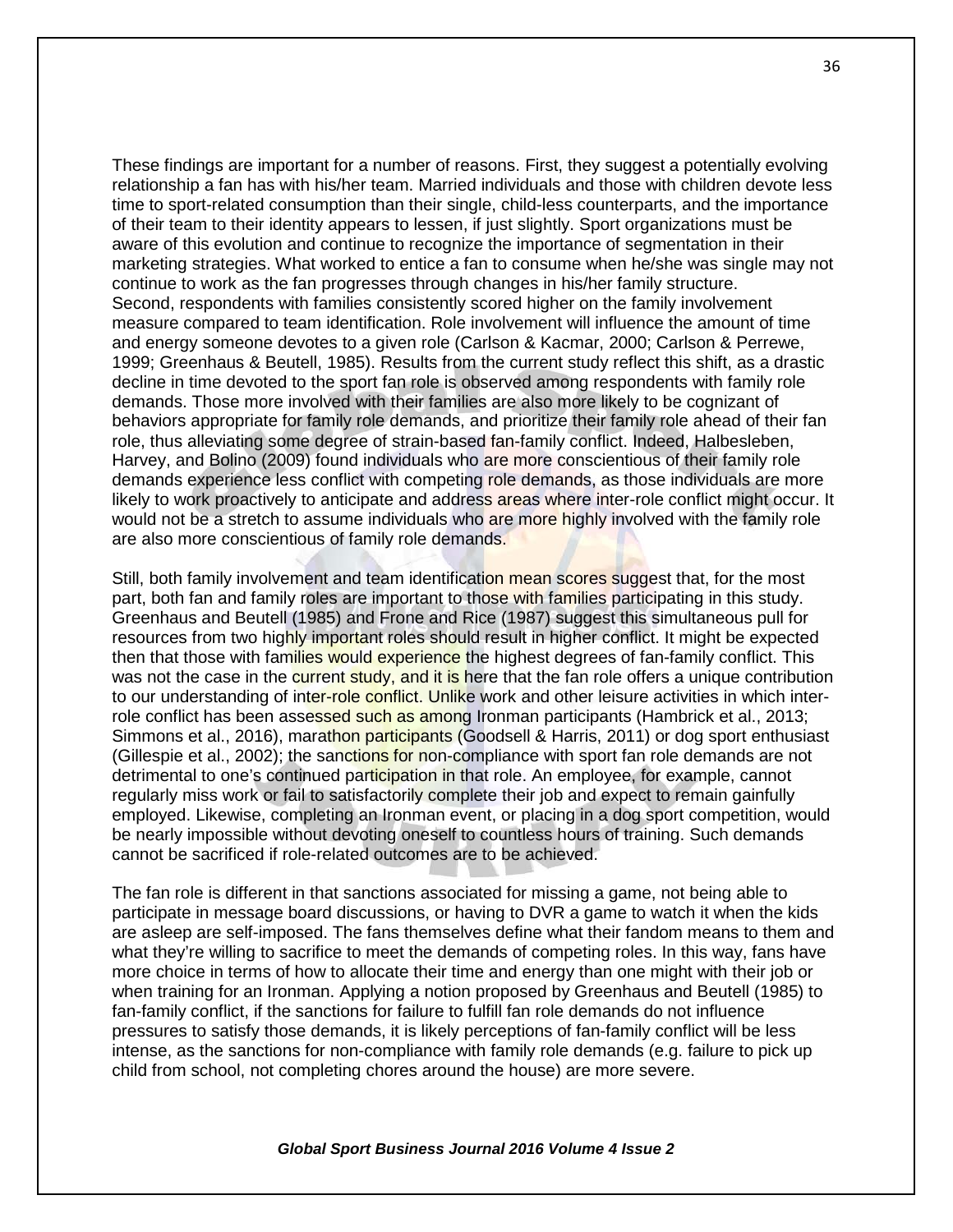Another way in which the fan role is different than the aforementioned leisure activities lies in the potential for family integration. Whereas training for Ironman and dog sport competitions require significant hours of intense engagement, often away from the home, it is much easier to incorporate family into one's fan role. Indeed, the family support data may explain why fanfamily conflict means for those with families is lower than single, childless fans. Research has consistently shown the presence of social support can alleviate perceptions of inter-role conflict (Goff, Fick, & Oppliger, 1997; Hambrick et al., 2013; van Daalen, Willemsen, & Sanders, 2006). The minimal negative effect of televised sport consumption on spousal relationships reported by Gantz et al. (1995b) is likely explained by the behavioral and logistic support spouses demonstrate for their partners watching sports. In that study, more than half of the respondents indicated when they are watching sports on television, their spouse watches with them. Those who do not were likely to be doing chores around the house or participating in a leisure activity of their own, providing the time for their spouse to watch sports. In the current study, even though not significant, family support was highest for individuals who were married and had children. Thus, it might be expected those individuals with higher family support for their sport fan roles would experience less inter-role conflict.

# **Limitations and Future Research**

This study advances our understanding of the fan-family conflict phenomenon, even challenging prior research regarding the effect of family structure on perceptions of inter-role conflict. Limitations exist, however, which must be considered when interpreting this study's findings. First, ANOVA results for research question 2 should be interpreted with caution due to violations of normality and homogeneity of variance. Second, of the study's 440 participants, only 35 were single with children living at home. This may be because these individuals have less support at home and were unable to attend the game in which the data collection took place. Further, examining the effects of family structure on perceptions of fan-family conflict does not take into account complexities of a true family life cycle (i.e. divorced with children, individuals with children with different partners, the numbers and ages of children in the household). Each variation of this cycle may bring about changes in family role demands, in turn affecting how one perceives fan-family conflict. Future research should attempt to capture these differences.

Only individuals in attendance when data were collected had the opportunity to participate in this study. This may explain the low fan-family conflict mean scores. Individuals with higher levels of fan-family conflict may be less likely to attend the games, either consuming through an alternative medium, or missing the game altogether. Efforts to reach this group, perhaps through surveys posted on team message boards, may result in a sample where fan-family conflict is more prevalent. Replicating this study with a sample of fans drawn from those not in attendance at a sporting event would also make a valuable contribution to this line of inquiry, especially given the seemingly counterintuitive relationships found here.

Finally, the forms of conflict utilized in this study are grounded in prior work-family conflict literature. Results from this study, as well as those reported by Wilson and Baumann (2015), make the case that personal roles, outside of work, necessitate their own line of inquiry. The current work builds off the findings reported by Simmons and Greenwell (2014); however, our understanding of the fan-family conflict phenomenon is still in its early stages. The next logical progression in fan-family conflict research would be a qualitative study designed to identify the types and directionality (e.g. fan-to-family, family-to-fan) of fan-family conflict, relevant antecedents, as well as outcomes and negotiation strategies. Further, the low fan-family conflict mean scores may be a product of social desirability in participant responses. Developing rapport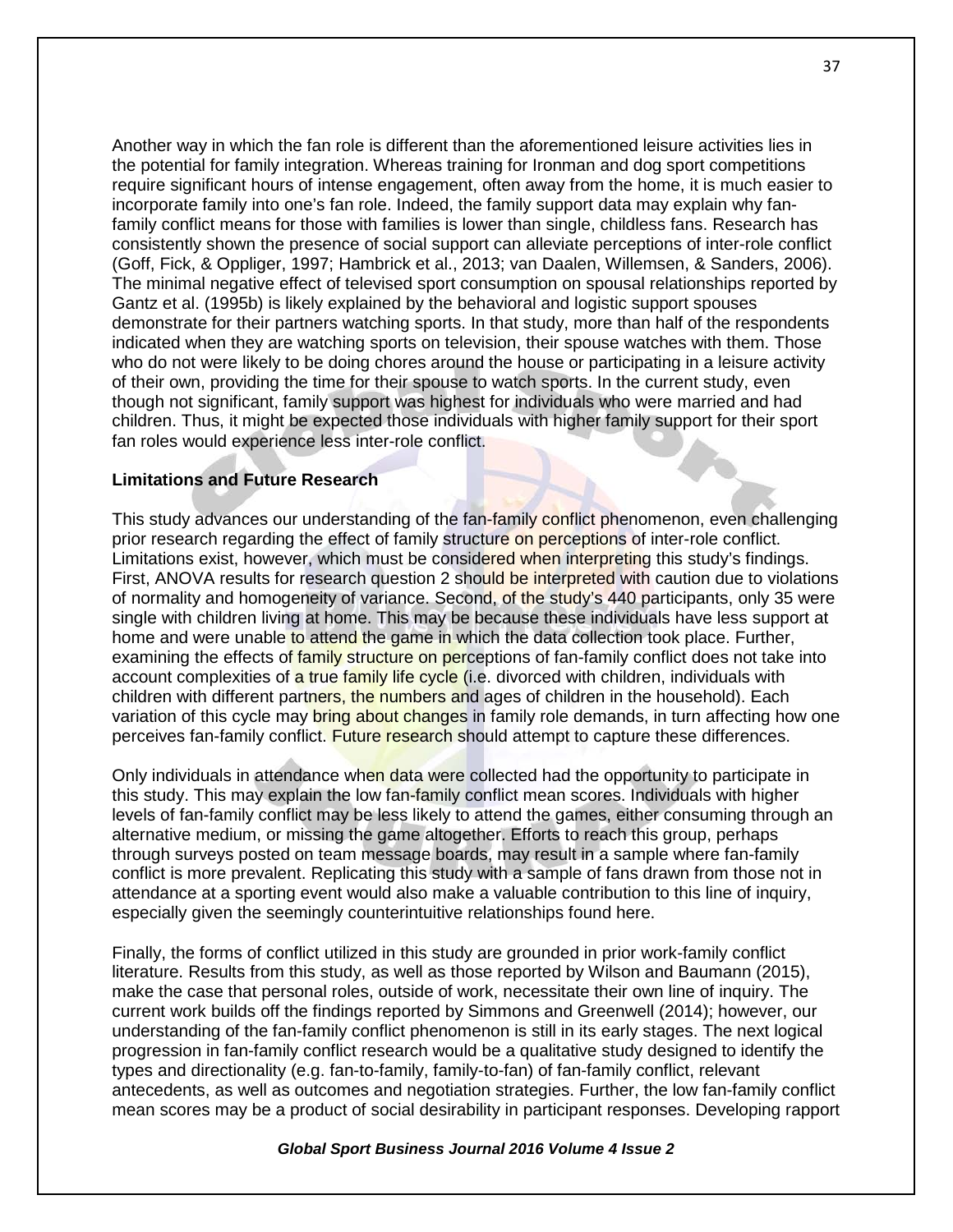with respondents through interviews may aid in minimizing participants' need to answer in a socially desirable manner.

## **References**

- Allen, T. D., Herst, D. E., Bruck, C. S., & Sutton, M. (2000). Consequences associated with work-to-family conflict: A review and agenda for future research. *Journal of Occupational Health Psychology, 5*(2), 278-308.
- Bauer, M. & Auer-Srnka, K. J. (2012). The life cycle concept in marketing research. *Journal of Historical Research in Marketing, 4*(1), 68-96.
- Blanchard-Fields, F., Chen, Y., & Hebert, C. E. (1997). Interrole conflict as a function of life stage, gender, and gender-related personality attributes. *Sex Roles, 37*(3/4), 155-174.
- Boyar, S. L., Maertz, C. P., Mosley, D. C., & Carr, J. C. (2008). The impact of work/family demand on work-family conflict. *Journal of Managerial Psychology, 23*(3), 215-235.
- Bruening, J. E., & Dixon, M. A. (2007). Work-family conflict in coaching II: Managing role conflict. *Journal of Sport Management, 21*(4), 471-496.
- Burke, P. J. (1980). The self: Measurement requirements from an interactionist perspective. *Social Psychology Quarterly, 43*(1), 18-29.
- Carlson, D. S., & Frone, M. R. (2003). Relation of behavioral and psychological involvement to a new four-factor conceptualization of work-family interface. *Journal of Business and Psychology, 17*(4), 515-535.
- Carlson, D. S., & Kacmar, K. M. (2000). Work-family conflict in the organization: Do life role values make a difference? *Journal of Management, 26*(5), 1031-1054.
- Carlson, D. S., Kacmar, K. M., & Williams, L. J. (2000). Construction and initial validation of a multidimensional measure of work-family conflict. *Journal of Vocational Behavior, 56*, 249-276.
- Carlson, D. S., & Perrewé, P. L. (1999). The role of social support in the stressor-strain relationship: An examination of work-family conflict. *Journal of Management, 25*(4), 513- 540.
- Cooke, R. A., & Rousseau, D. M. (1984). Stress and strain from family roles and work-role expectations. *Journal of Applied Psychology, 69*(2), 252-260.
- Crawford, D. W., & Huston, T. L. (1993). The impact of the transition to parenthood on marital leisure. *Personality and Social Psychology Bulletin, 19*(1), 39-46.
- Fick, D. S., Goff, S. J., & Oppliger, R. (1996). Running and its effect on family life. *Archives of Family Medicine, 5*(7), 385-388.
- Fisher, R. J., & Wakefield, K. (1998). Factors leading to group identification: A field study of winners and losers. *Psychology & Marketing, 15*(1), 23-40.
- Frone, M. R., & Rice, R. W. (1987). Work-family conflict: The effect of job and family involvement. *Journal of Occupational Behavior, 8*(1), 45-53.
- Frone, M. R., Russell, M., & Cooper, M. L. (1992). Antecedents and outcomes of work-family conflict: Testing a model of the work-family interface. *Journal of Applied Psychology, 77*(1), 65-78.
- Gantz, W., Wenner, L. A., Carrico, C., & Knorr, M. (1995a). Assessing the football widow hypothesis: A coorientation study of the role of televised sports in long-standing relationships. *Journal of Sport and Social Issues, 19*(4), 352-376.
- Gantz, W., Wenner, L. A., Carrico, C., & Knorr, M. (1995b). Televised sports and marital relationships. *Sociology of Sport Journal, 12,* 306-323.
- Gibson, H., Willming, C., Holdnak, A. (2002). "We're Gators…not just Gator fans": Serious leisure and University of Florida football. *Journal of Leisure Research, 34*(4), 397-425.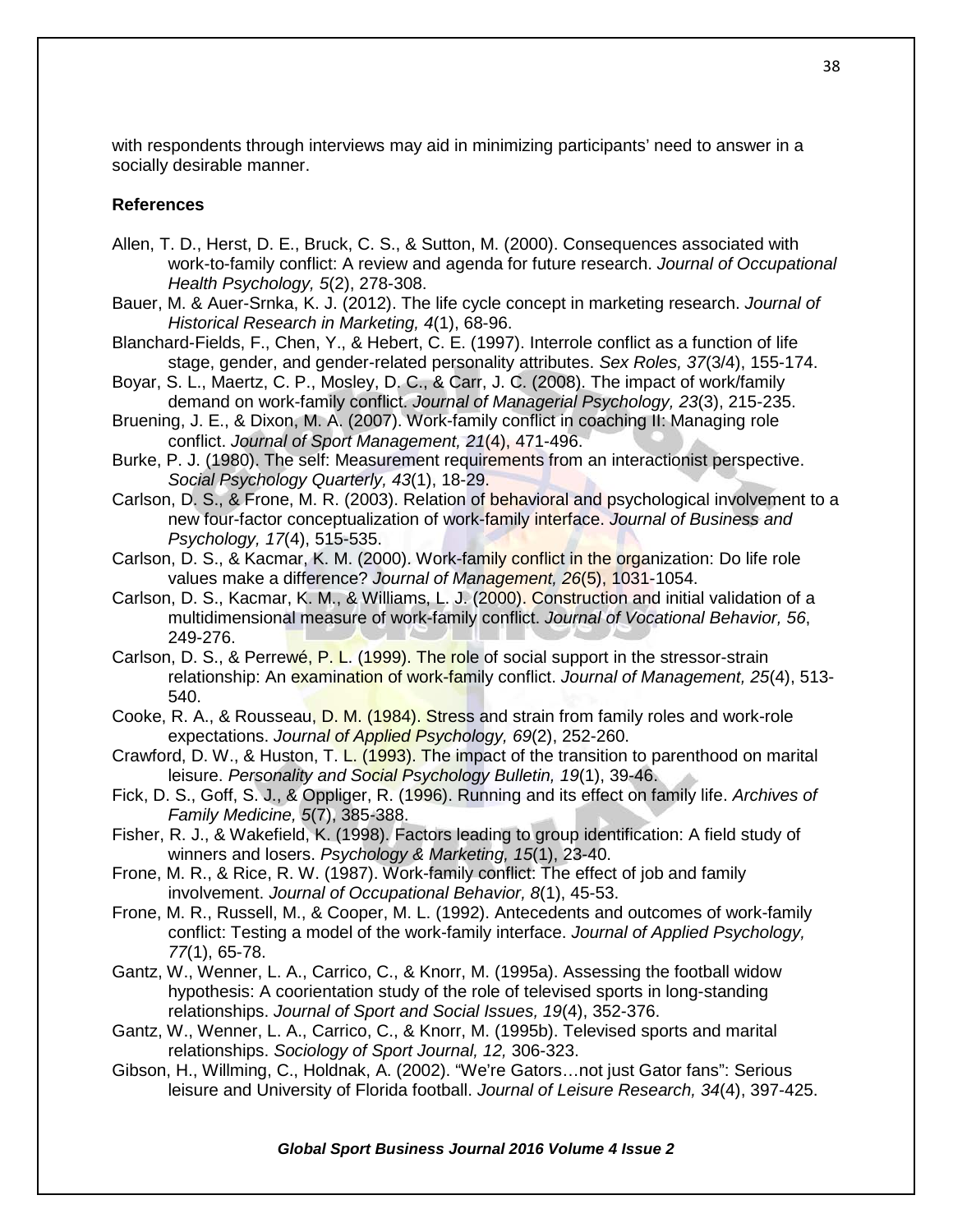Gillespie, D. L., Leffler, A., & Lerner, E. (2002). If it weren't for my hobby, I'd have a life: Dog sports, serious leisure, and boundary negotiations. *Leisure Studies, 21*(3-4), 285-304.

Goff, S. J., Fick, D. S., & Oppliger, R. A. (1997). The moderating effect of spouse support on the relation between serious leisure and spouses' perceived leisure-family conflict. *Journal of Leisure Research, 29*(1), 47-60.

Goode, W. J. (1960). A theory of role strain. *American Sociological Review, 25*(4), 483-496.

Goodsell, T. L., & Harris, B. D. (2011). Family life and marathon running: Constraint, cooperation, and gender in a leisure activity. *Journal of Leisure Research, 43*(1), 80-109.

- Greenhaus, J. H., & Beutell, N. J. (1985). Sources of conflict between work and family roles. *Academy of Management Review, 10*(1), 76-88.
- Gutek, B. A., Searle, S., & Klepa, L. (1991). Rational versus gender role explanations for work family conflict. *Journal of Applied Psychology, 76*(4), 560-568.
- Grzywacz, J. G., Almeida, D. M., & McDonald, D. A. (2002). Work-family spillover and daily reports of work and family stress in the adult labor force. *Family Relations, 51*(1), 28-36.
- Halbesleben, J. R. B., Harvey, J., & Bolino, M. C. (2009). Too engaged? A conservation of resources view of the relationship between work engagement and work interference with family. *Journal of Applied Psychology, 94*(6), 1452-1465.
- Hambrick, M. E., Simmons, J. M., & Mahoney, T. Q. (2013). An inquiry into the perceptions of leisure-work-family conflict among female Ironman participants. *International Journal of Sport Management and Marketing, 13*(3-4), 173-199.

Hargis, M. B., Kotrba, L. M., Zhdanova, L., & Baltes, B. B. (2011). What's really important? Examining the relative importance of antecedents to work-family conflict. *Journal of Managerial Issues, 23*(4), 386-408.

- Herman, J. B. and Gyllstrom, K. K. (1977) 'Working men and women: Inter- and intra-role conflict', *Psychology of Women Quarterly,* Vol. 1, pp.319 - 333.
- Hogg, M. A., Terry, D. J., & White, K. M. (1995). A tale of two theories: A critical comparison of identity theory with social identity theory. *Social Psychology Quarterly, 58*(4), 255-269.
- Hunt, K. A., Bristol, T., & Bashaw, R. E. (1999). A conceptual approach to classifying sports fans. *Journal of Services Marketing, 13*(6), 439-452.
- James, J., & Trail, G. T. (2008). The relationship between team identification and sport consumption intentions. *International Journal of Sport Management, 9*, 427-440.
- Kahn, R. L., Wolfe, D. M., Quinn, R. P., Snoek, J., & Rosenthal, R. A. (1964). *Organizational stress: Studies in role conflict and ambiguity.* New York, NY: Wiley.
- Kanungo, R. N. (1982). Measurement of job and work involvement. *Journal of Applied Psychology, 67*(3), 341-349.
- Mullin, B. J., Hardy, S., & Sutton, W. A. (2014). *Sport Marketing* (4<sup>th</sup> ed.). Champaign, IL: Human Kinetics
- Nomaguchi, K. M., & Bianchi, S. M. (2004). Exercise time: Gender differences in the effects of marriage, parenthood, and employment. *Journal of Marriage and Family, 66*(2), 413-430.

Nunnally, J. C. (1978). *Psychometric theory.* (2<sup>nd</sup> ed.). New York: McGraw-Hill.

- Putler, D. S., Li., T., & Liu, Y. (2007). The value of household life cycle variables in consumer expenditure research: An empirical examination. *Canadian Journal of Administrative Sciences, 24*(4), 284-299.
- Ruseski, J. E., Humphreys, B. R., Hallman, K., & Breuer, C. (2011). Family structure, time constraints, and sport participation. *European Review of Aging and Physical Activity, 8*(2), 57-66.
- Shank, M. D., & Lyberger, M. R. (2015). *Sports marketing: A strategic perspective.* (5<sup>th</sup> ed.). New York: Routledge.
- Simmons, J. M., & Greenwell, T. C. (2014). Differences in fan-family conflict based on an individual's level of identification with a team. *Journal of Sport Behavior 31*(1), 94-114.